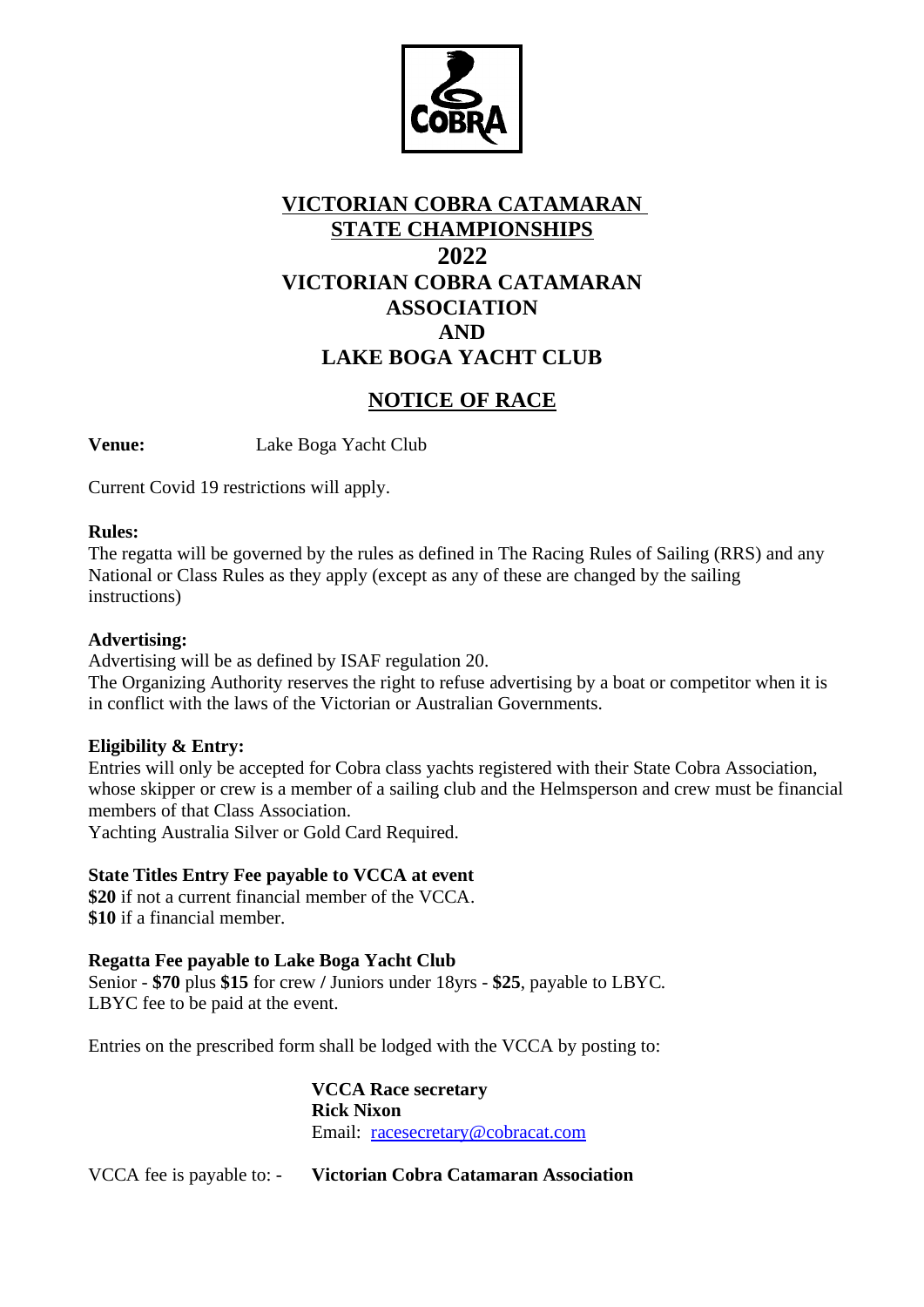

#### **Schedule of Events: Note: Start times will be confirmed.**

| Day      | Date         | Event  | Time        |
|----------|--------------|--------|-------------|
| Friday   | $15th$ April | Race 1 | 14.00 hrs   |
| Saturday | $16th$ April | Race 2 | 09.45 hrs   |
|          |              | Race 3 | 14.00 hrs   |
| Sunday   | $17th$ April | Race 4 | $09.45$ hrs |
|          |              | Race 5 | 14.00 hrs   |
| Monday   | $18th$ April | Race 6 | 09.30 hrs   |

#### **Measurement:**

All competitors shall ensure they have a current measurement certificate available for inspection on the day of the first heat and prior to the commencement of this race.

#### **Sailing Instructions:**

Will be displayed on the club notice board.

#### **Regatta Site:**

The regatta site will be the Lake Boga Yacht Club Clubhouse and environs on the western shore of Lake Boga.

#### **Racing Area:**

The racing area will be on the waters of Lake Boga.

#### **Courses:**

Courses will be as displayed on the Regatta Notice Board at the briefing each day.

#### **Scoring:**

The Low Point Scoring System, RRS Appendix A. 4.1 – Scoring, will apply, with 6 races scheduled, of which 3 shall be completed to constitute a series. If 5 or more races are completed, each yacht's worst result will be excluded in accordance with RRS Rule A. 1.3.

#### **Trophies:**

1st, 2nd & 3rd Places to Line Honours skipper/crew and Handicap skipper/crew. If less than eight (8) boats attend then, 1<sup>st</sup> & 2nd Places to Line Honours skipper/crew and Handicap skipper/crew. (Line honours trophy winners not eligible for Handicap trophies)

Presentation will be held in June on a date to be advised.

#### **Buoyancy:**

All competitors shall wear personal flotation devices, which are in good condition and are in accordance with the specifications issued or approved by a national authority affiliated to the International Sailing Federation, or a standards organisation, or certification authority recognised for the purpose by its respective government. Attention is drawn to Fundamental Rule 1.2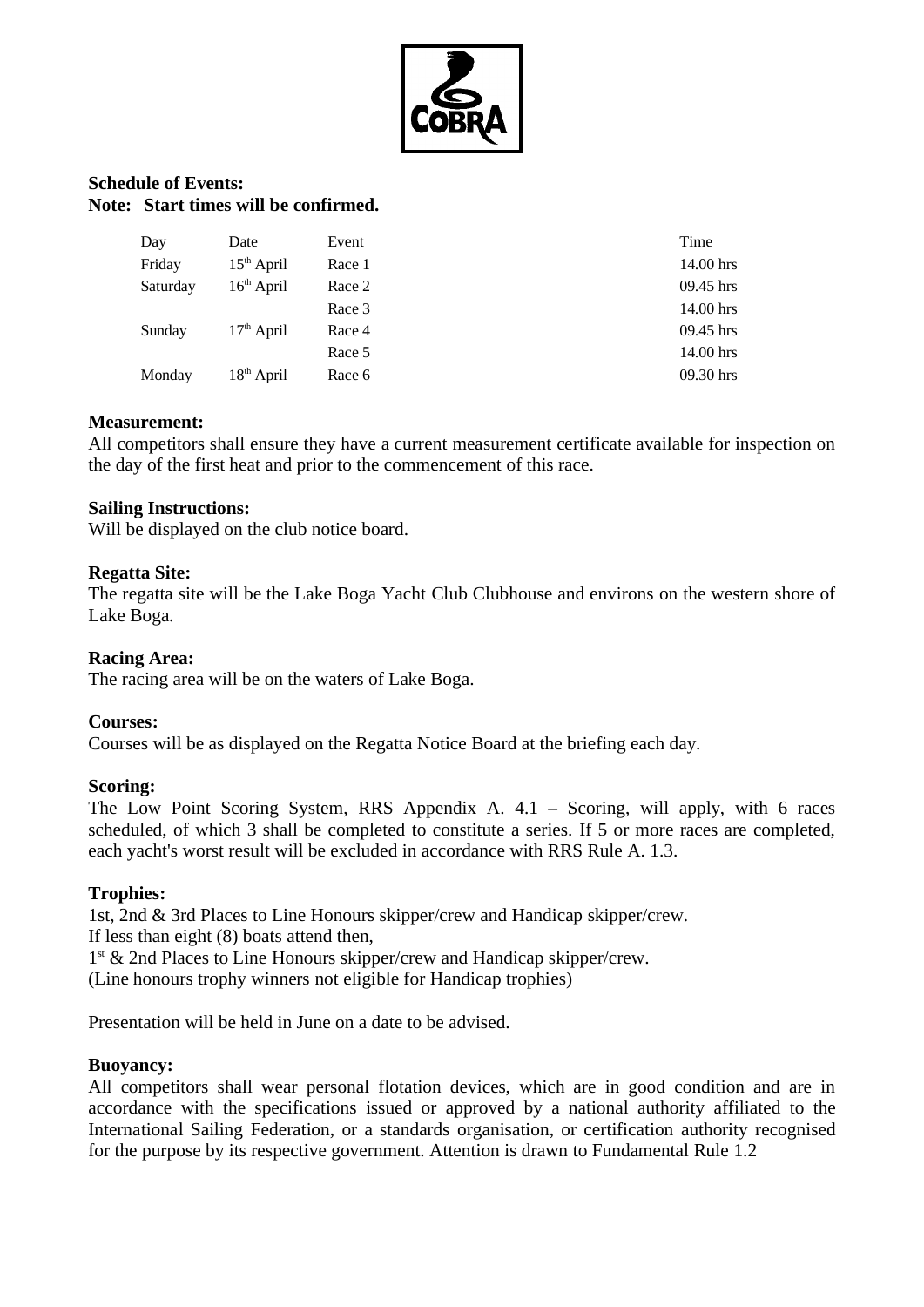

### **Entry Disclaimer:**

It is the competitor's decision to enter the Event or to start and continue in any race. Competitors shall accept that their participation in the Event is at their exclusive risk in every respect. By way of entry in the event Competitors shall indemnify the Organising Authority their officers, members, servants and agents in respect to all claims and demands of whatever nature which may be made upon them in connection with or howsoever arising from their participation or intended participation in the Event.

The Organising Authority, their officers, members, servants, and agents accept no responsibility in respect of loss of life, personal injury or loss or damage to property which may be sustained by reason of their participation or intended participation in the Event or howsoever arising in connection with the Event.

#### **Insurance:**

All boats competing in the regatta shall have third party insurance of not less than A\$10,000,000 or equivalent thereof in any other currency for accident. All owners/competitors who signed the Entry Form are deemed to have made a declaration that they hold such cover. Competitors may be required to produce evidence of such insurance and any competitor not holding this cover shall withdraw their entry.

#### **Accommodation:**

Sailors and guests of the club are invited to camp along the foreshore adjacent to the yacht club by courtesy of the Swan Hill Rural City Council. Fees are \$35 per adult for the weekend, \$10 each for first two children, others free. Camping is not permitted before midnight the Wednesday before Easter or after midnight the Tuesday after Easter. Under City Council by laws DOGS are not allowed on site. Noise will not be tolerated after 11pm.

#### **Food and drink:**

Lake Boga Yacht Club has pies, pasties, sausage rolls, and salad rolls for sale. There are gas barbecues for your convenience. Breakfast foods are available Saturday, Sunday, and Monday at the canteen. A 2 course meal and wine tasting will be held on Saturday night.

#### **Further Information:**

| VCCA Race secretary:   | <b>Rick Nixon</b><br>Email: racesecretary@cobracat.com                                                                                                 |
|------------------------|--------------------------------------------------------------------------------------------------------------------------------------------------------|
| Lake Boga Yacht Club:- | Regatta Coordinator, Garry Johnstone<br>LBYC Box 1028 Swan Hill, VIC 3585<br>gandmj@hotmail.com<br>Phone: 0427 439 001<br>www.lakebogayachtclub.org.au |